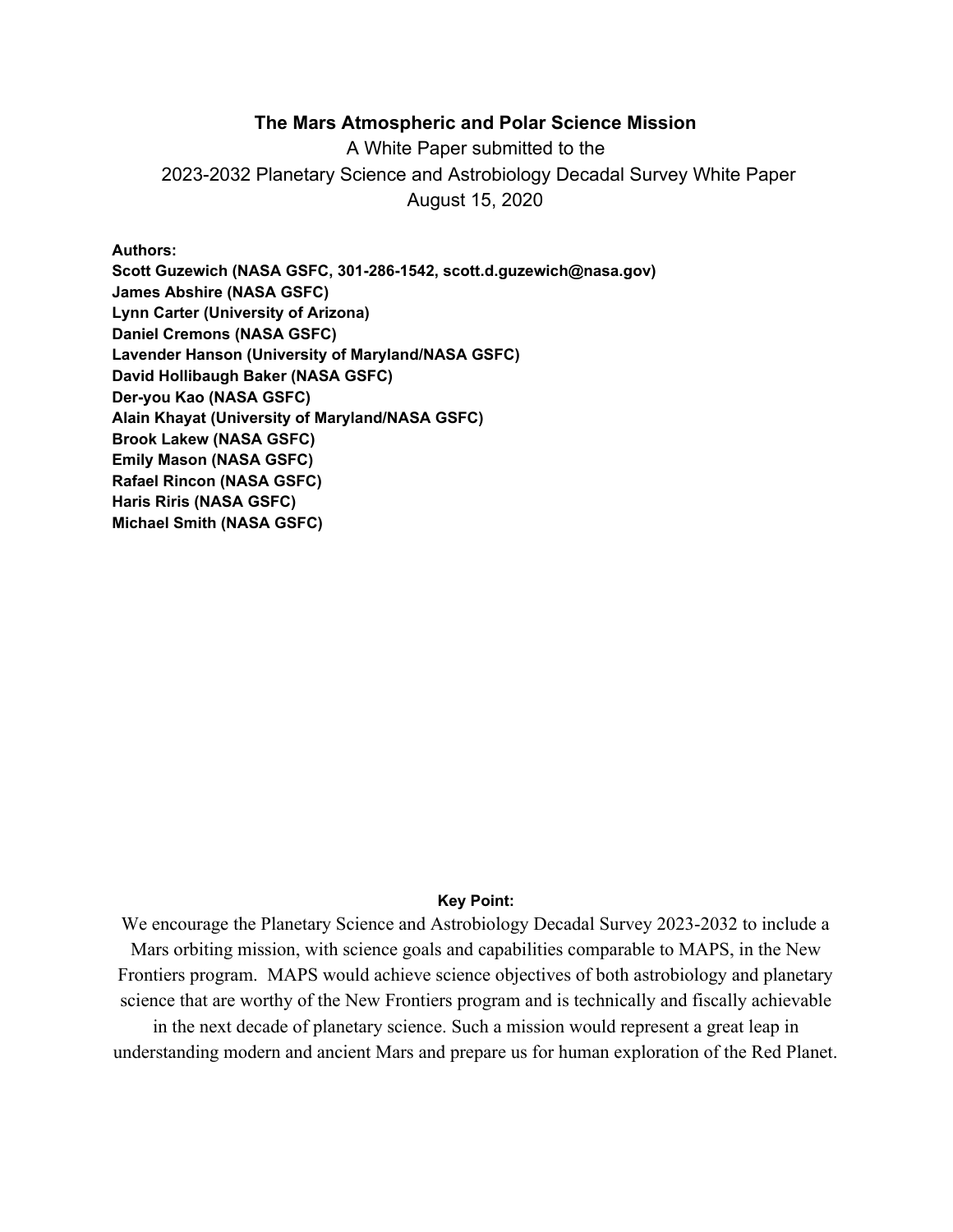#### **1 Introduction**

We, the authors of this white paper, present the Mars Atmospheric and Polar Science mission (MAPS) concept to the 2023-2032 Planetary Science and Astrobiology Decadal Survey and advocate that a Mars orbiter mission with comparable science goals and capabilities be included within the New Frontiers program during the next decade. In 2019, we conducted a mission concept study at the NASA Goddard Space Flight Center (GSFC) Mission Design Laboratory (MDL) and developed a point-design for the MAPS mission. The resulting point-design was subjected to a thorough parametric costing and found to be within the expected New Frontiers cost cap for FY2025 with standard  $(\sim 30\%)$  cost margins.

MAPS would address a litany of priority Mars Exploration Program Analysis Group (MEPAG) science goals [1] regarding the modern climate system, the polar caps and subsurface water ice, possibilities of refugia for extant life, and geology, geochemistry, and geophysics. Our baseline instrumentation suite (see Section 3.1) would consist of 4 instruments, each with capabilities not yet flown to Mars that will be ready for flight within the next decade of planetary science. Additionally, data from MAPS would fill numerous strategic knowledge gaps for human exploration of Mars through reducing risk for human landing and launch from the surface, identification and confirmation of special regions, and precise identification of water ice resources available to human explorers.

MAPS would achieve science objectives of both astrobiology and planetary science that are worthy of the New Frontiers program and is technically and fiscally achievable in the next decade of planetary science.

#### **2 MAPS Science**

MAPS addresses the identified focus in the planetary science community that Martian polar science, the history of its past climate, and the cycles of water and other volatiles represent keys to understanding Mars and other terrestrial worlds in the Solar System and potentially beyond (e.g., [2]). The Ice and Climate Evolution Science Analysis Group (ICE-SAG), chartered by MEPAG, examined a variety of different mission implementations to advance Martian polar and climate science [3]. MAPS represents one potential such implementation, a New Frontiers-class orbiter, that would substantially address its identified priority science areas. Specifically, the MAPS mission was designed to address the following science questions:

- How does shallow ground ice record climate change and is it related to the polar caps?
- Where does shallow pore-filling ice occur?
- What is the global atmospheric circulation?
- What role do volatiles have in recurring slope lineae formation?
- How do the surface and atmosphere interact?
- What environments were habitable in the past?
- What drove past environmental transitions?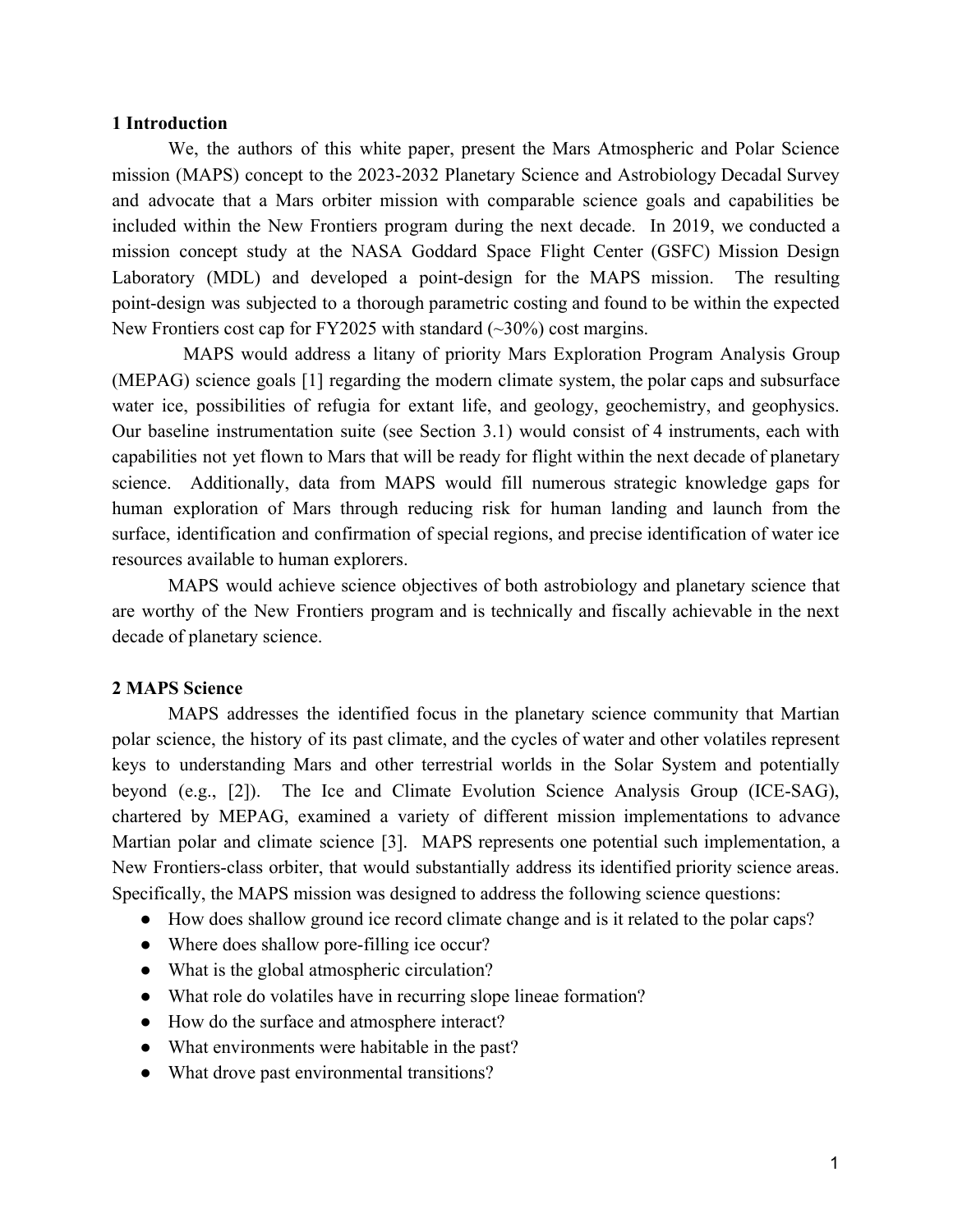These science questions fall into 3 broad science themes: Amazonian Climate Evolution, Dynamic Processes on Modern Mars, and the Evolution of Martian Volatiles Through Time.

### A) Amazonian Climate Evolution

The polar layered deposits (PLD) of Mars are believed to record a changing climate over the past millions of years, likely tied to changes in planetary obliquity, eccentricity, and other orbital variations [4]. Existing radar sounding of the planet has detected discrete layering in the polar caps at scales of 10s to 1000s of m, which appear distinct from much finer scale layering seen in outcrops and edges of the polar caps in orbital imagery (e.g., [5], [6], [7]). At mid-latitudes, buried water ice has been found by the Shallow Radar (SHARAD) and Mars Advanced Radar for Subsurface and Ionospheric Sounding (MARSIS), which appears to be a sign of past glacial activity and climate variations, while also being an appealing target for in situ resource utilization for future human explorers (e.g., [8], [9], [10]). Yet, existing measurements have not been able to precisely determine the depth, and hence volume, of subsurface ice, its connections to the polar caps, and whether it is exchanging with the atmosphere.

A variety of evidence from orbit, including the radar-measured dielectric constant of the surface regolith, to the observation of ice in recent impact craters, the morphologies of such craters, and visible ice layering in escarpments has shown that a pore-filling ice mantle is present through the martian mid-latitudes [11, 12]. The Phoenix lander dug into this ice-rich regolith when it landed at higher northern latitudes [13]. The total volume of this water is unknown, nor how it varies in depth as a function of latitude. Existing orbiting radar have wavelengths that are too long to be able to isolate these apparently thin layers. Fresh impact craters or landslides are too stochastic and rare to allow for a comprehensive evaluation of martian subsurface ice deposits.

MAPS will directly measure the global extent and volume of shallow subsurface  $H<sub>2</sub>O$  and  $CO<sub>2</sub>$  ice on Mars. MAPS will measure how these reservoirs change on seasonal timescales, or with sufficient mission duration, on interannual timescales. Measuring these ice reservoirs and how they change will help isolate the processes that control their deposition and removal and the mechanisms that caused their original emplacement.

### B) Dynamic Processes on Modern Mars

The atmosphere connects the otherwise disparate portions of the martian climate system. Precipitation hasn't likely fallen nor has substantial surface liquid water been present on Mars in billions of years and hence all transport of water and other volatiles is done through solid and gas phase transitions. This makes understanding the atmospheric circulation critical to understanding the entire climate system in the modern day and providing a benchmark for extrapolating to past climate regimes. Despite a long and growing record of atmospheric temperature and aerosol (dust and water ice) opacity, the atmospheric circulation has never been directly observed. This is due to the paucity of global wind measurements [14]. Existing measurements of martian winds are from isolated landers [16], occasional ground-based telescopic measurements, and more recently, upper atmospheric/exospheric wind measurements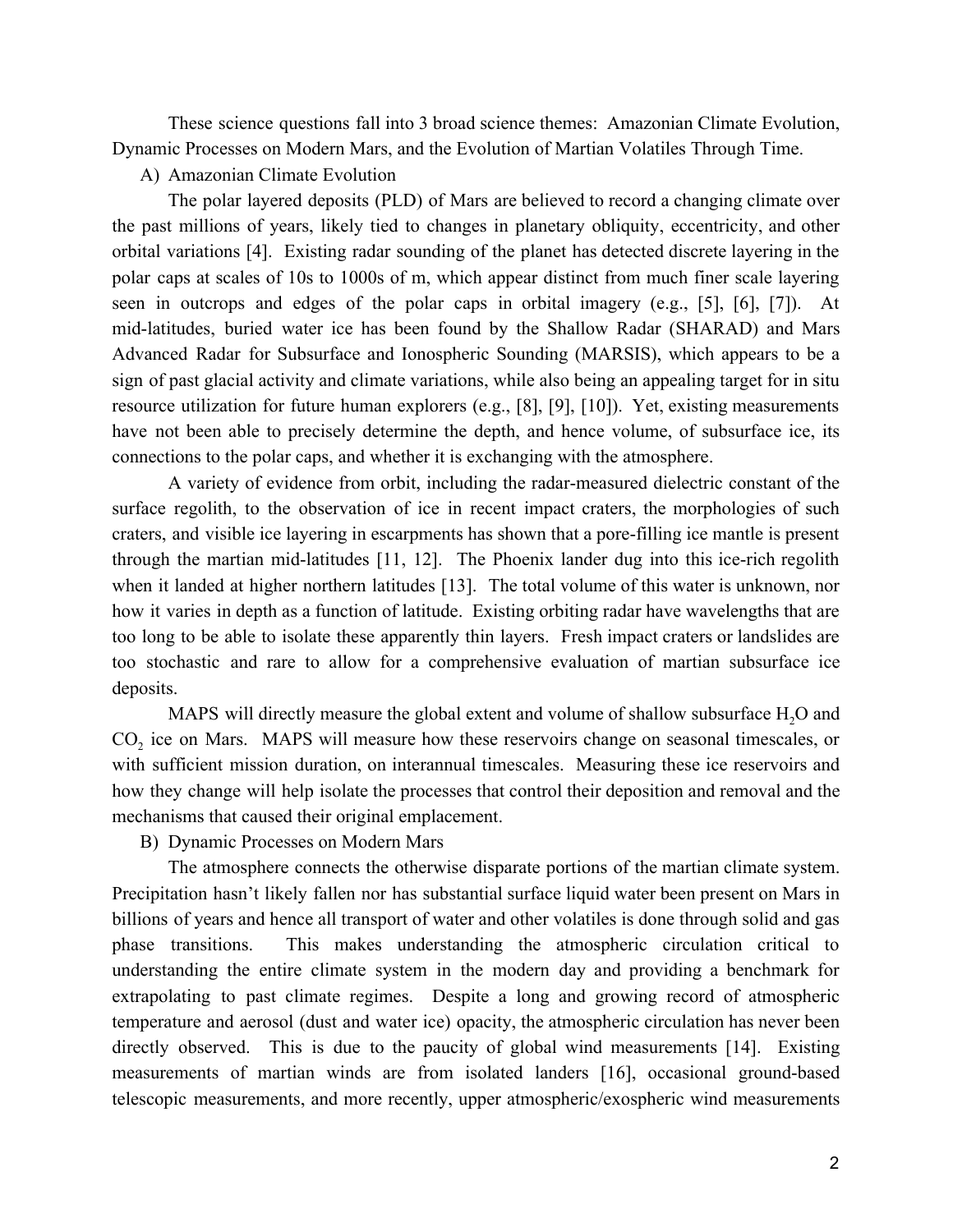from the MAVEN spacecraft [17]. Yet these are all woefully insufficient to diagnose the atmospheric circulation in even the coarsest way. Model predictions of wind patterns do not agree with each other and estimates of wind fields from temperature measurements have critical deficiencies at low latitudes and altitudes.

MAPS will measure the global atmospheric wind field, in conjunction with aerosol (dust and water ice) opacities and water vapor abundance, and thus directly diagnose the transport of volatiles between their reservoirs in the climate system as well as heat and momentum. MAPS will measure the material and energy fluxes that move through the martian climate system.

The record of active processes identified by the Mars Reconnaissance Orbiter (MRO) have shown Mars to be a dynamic place. Recurring slope lineae (RSL) are one of the most intriguing of those phenomena, with a variety of mechanisms postulated to create them (e.g., [19, 20]. While RSL may not be signs of ongoing liquid water flows on the surface, water may still play a role in their formation [21] and in the formation of other surface features. But existing instrumentation on MRO and other spacecraft are not sufficient to diagnose the presence of liquid brines or the minerals that may have formed in the presence of liquid water.

MAPS will directly search for signs of liquid brines on the surface or shallow subsurface and map the global distribution of surface mineralogy at high spatial resolution, capable of resolving small features such as RSL.

C) Evolution of Martian Volatiles Through Time

Understanding how water has shaped Mars throughout its history has been a driving goal of planetary science since the founding of NASA. We know liquid water was widespread on its surface at times during the Noachian and early Hesperian periods of martian history 3-4 Gya. Yet vital questions remain regarding how Mars' climate evolved and water became scarce and then absent on the surface. Much of that record has been later covered by subsequent volcanic activity and 3 billion years of wind-driven erosion and aeolian processes. Being able to see below the surface mantle of dust, sand, and volcanic flows would allow us to better understand how environments transitioned through time and better isolate the order of those transitions.

MAPS will globally map the planet's mineralogy and map the planet at high spatial resolution in radar wavelengths that will allow us to see through the surface regolith overburden to track the evolution of martian volatiles through time. MAPS will illuminate the later volcanic history of the planet and determine compositions and distributions of igneous rocks.

D) Traceability to MEPAG Science Goals and 2013-2022 Planetary Science Decadal Survey

MAPS science goals directly trace to the 2013-2022 Planetary Science Decadal Survey's [22] high priority science goals for Mars regarding the "Processes and History of Climate" and "Evolution of the Surface and Interior." MEPAG has expounded on these broad goals with their most recent update [1] and MAPS science objectives help address aspects of all 4 MEPAG Science Goals. Through a direct search for liquid brines and past aqueous alteration, MAPS would help MEPAG Goal I (Investigation A2.1) regarding the search for life and its geologic context (Goal I, A2.5). MAPS would make the first global measurements of wind, which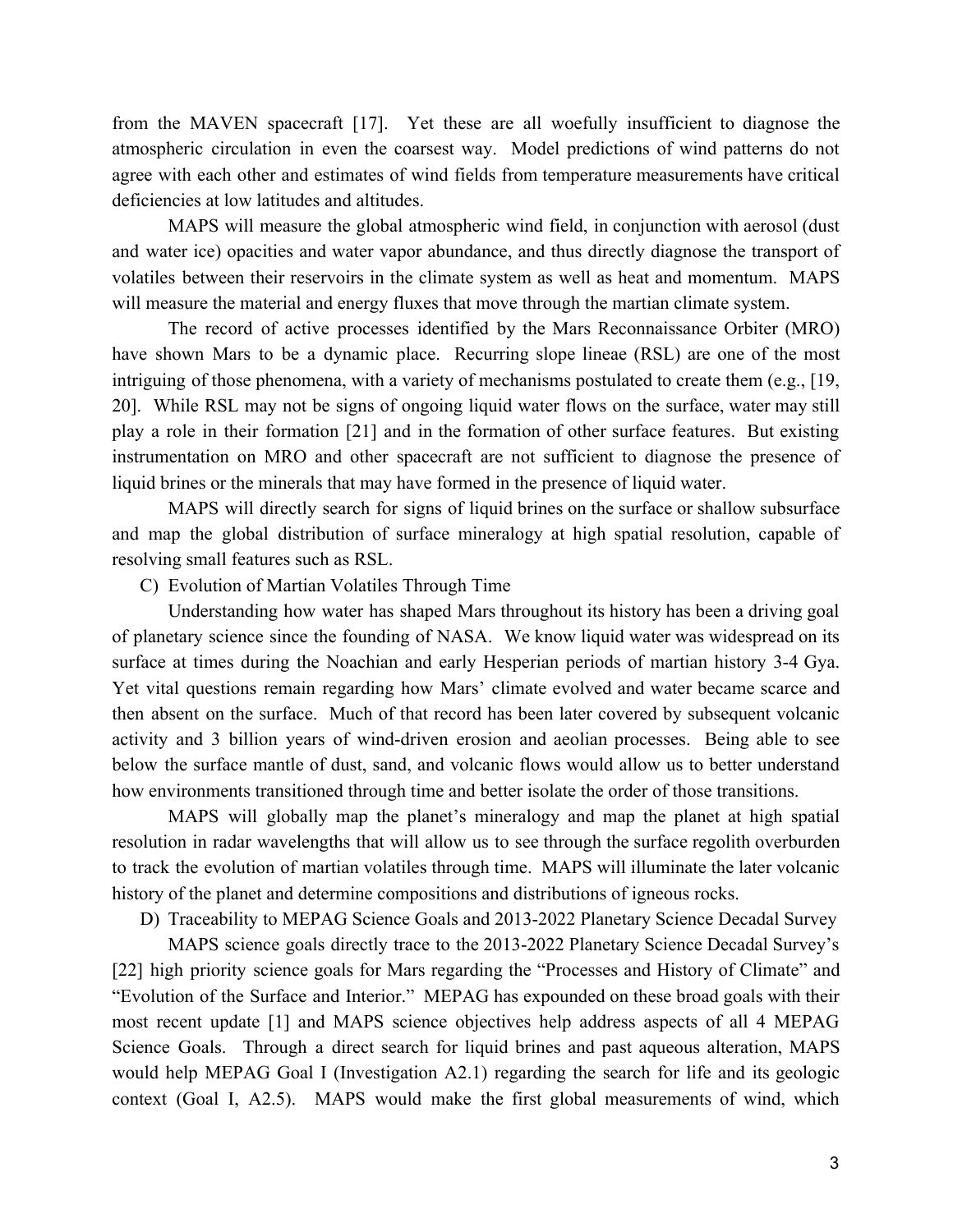MEPAG terms a "high priority for this entire Sub-Objective" (Goal II, Investigation A1). Concurrent measurements of wind, temperature, and aerosols would allow us to measure fluxes of heat, energy, and material through the system (Goal II, A2.1). Monitoring surface, subsurface, and atmospheric reservoirs would help illuminate exchange processes (Goal II, A2.2). A major objective of MAPS directly follows from MEPAG Goal II Sub-Objectives B1 (and its associated investigations) regarding the climate history of the polar regions and B2 regarding the mid-latitudes. Thermal infrared spectroscopy and synthetic aperture radar observations of Mars by MAPS will help constrain the ancient water cycle (Goal II, C2.1). Goal III Sub-Objective A1, regarding characterizing Mars' water and volatile record as expressed in geology would be substantially advanced by MAPS observations. Similarly, MAPS would help constrain the timing of ancient environmental transitions (Goal III, A3.1). Many of these science goals are expressed in the ICE-SAG report [23].

Lastly, MAPS would substantially fill numerous strategic knowledge gaps [24] for human exploration and MEPAG Goal IV of preparing for human exploration of Mars. Of note, MAPS measurements of subsurface ice would identify the depth, purity, and volume of accessible water resources. MAPS observations of global winds would reduce risk for entry, descent, and landing and launch from the surface.

### **3 Technical Implementation**

MAPS was designed through a NASA GSFC Mission Design Laboratory (MDL) study, with a smaller secondary study to make design trades and refine the point-design of the spacecraft. MAPS was assumed to launch in November 2028 on a SpaceX Falcon Heavy (Recoverable) with an arrival at Mars in September 2029 and beginning of a 1 Mars year primary science mission in June 2030. The primary science orbit is a 93° Sun-synchronous orbit at 300 km altitude with a 9 am equator crossing local time. Thus, the orbit is MRO-like except for the local time difference, which is specified to observe the early morning time when surface liquid brines are most thermodynamically stable. MAPS would carry an Electra relay package for communication with surface spacecraft.

Upon conclusion of the study, GSFC costing experts completed a parametric costing of the mission using the PRICE-H tool. They found a point estimate of \$505M in FY19\$, with an additional \$170M for instruments, which is within the expected FY25\$ New Frontiers limit with standard  $\sim$ 30% cost reserves for the spacecraft and instruments (launch costs and Phase E science operations not included).

# **3.1 Instrumentation**

To address our science goals we included 4 instruments on the spacecraft: the Mars lidar for global climate measurements from orbit (MARLI), the Space Exploration Synthetic Aperture Radar (SESAR), a multispectral thermal infrared imaging spectrometer, and a visible-near infrared wide angle camera. We discuss each in turn:

1) MARLI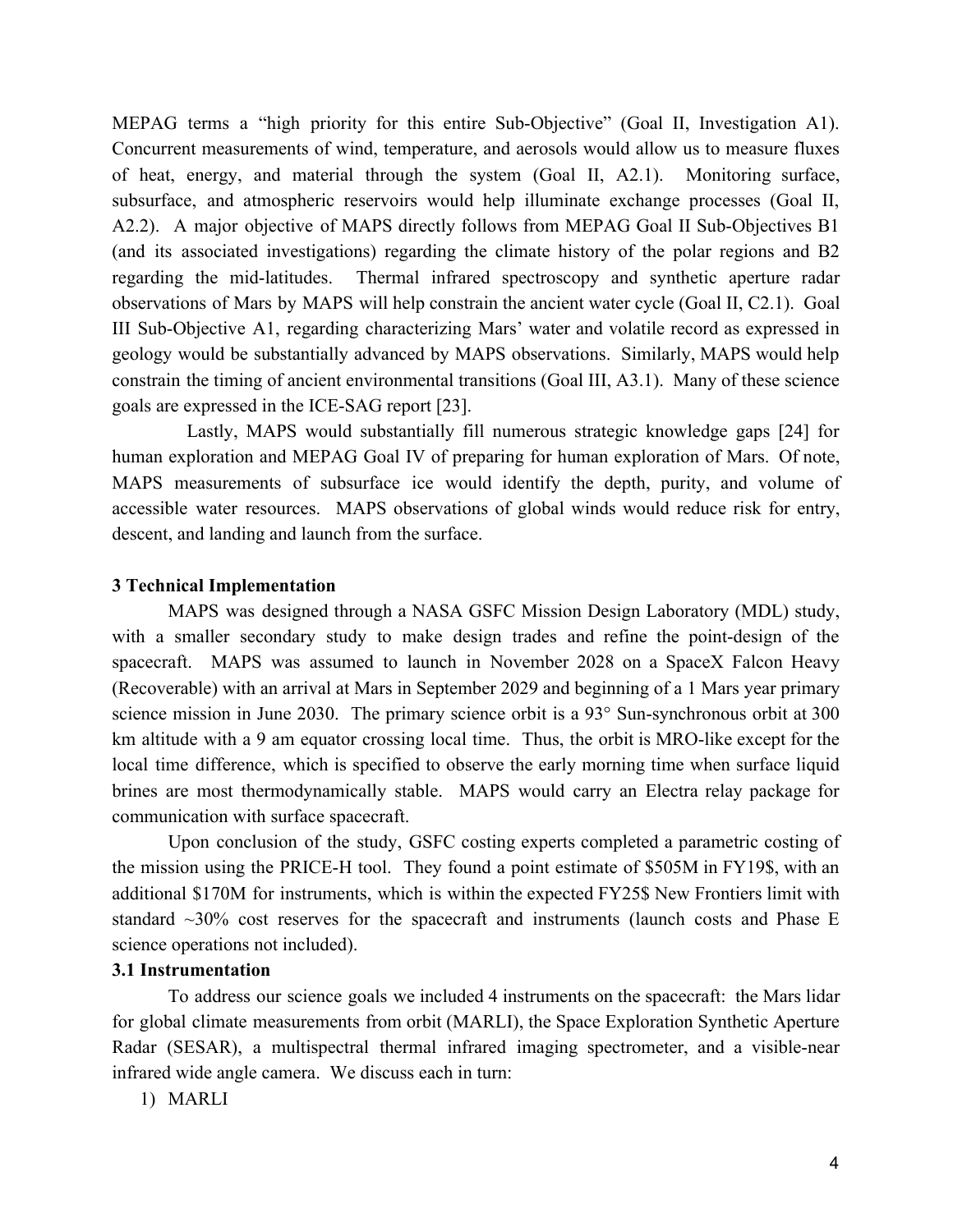The Mars lidar for global climate measurements from orbit (MARLI) is a direct-detection atmospheric Doppler lidar operating in the near-infrared (1064 nm) to detect line-of-sight wind speed and aerosol (dust and water ice) extinction in the atmosphere [25]. For our study, we assumed MARLI was mounted on a tilt-table platform that allows it to observe the vector-resolved wind speed in the atmosphere. MARLI is able to discriminate the wind speed from the surface to ~40 km with precision of  $\leq$ 4 m/s and a vertical resolution of ~2 km, with comparable vertical resolution for aerosols and 10% or less relative error in aerosol extinction. Importantly, due to MARLI's backscattering measurement technique, the instrument is *more sensitive* during dust storm conditions and is still able to retrieve the wind speed down to the surface. The high vertical resolution of MARLI and the ability to sense all the way to the surface allows key science questions regarding global transport of dust and water vapor to be addressed.

MARLI has been developed through the PICASSO and MATISSE programs and was expected to reach TRL 6 in June 2020, prior to the COVID-related suspension of work at NASA GSFC. MARLI employs a 50 cm telescope, with an instrument mass of  $\sim$ 45 kg, and uses 90 W of power (both power and mass including the tilt table). MARLI produces 50-100 kb/s data and would operate at 90%+ duty cycle in the baseline MAPS concept of operations to ensure global coverage.

### 2) SESAR

The Space Exploration Synthetic Aperture Radar (SESAR) is a polarimetric beam-forming P-band SAR currently being developed under the MATISSE program, and expected to reach TRL 6 in summer 2022 [26]. SESAR would use a 70 cm radar wavelength, optimized for high resolution imaging and sounding of the shallow subsurface of Mars. In regolith, SESAR is expected to reach ~10 m of depth and 10s of m depth in water ice. Through retrieval of the dielectric constant of the backscattering material, SESAR can distinguish between liquid brines, ice, and regolith at spatial resolutions of O(2 m). SESAR's polarimetric capability is key for separating mantling units of dust, sand, and regolith from geologic features of interest that lie below. SESAR also is capable of operating in a sounder mode with a vertical resolution of  $\sim$ 2 m.

On MAPS, SESAR would use 240 antenna elements on 6 individual panels that would fold out after spacecraft separation from the launch vehicle. Total mass of the instrument, including the electronic assembly is approximately 300 kg with an orbit average power of 112 W. For MAPS, we targeted a duty cycling that will allow the spacecraft to manage the data generated by the instrument while also achieving all science goals. At medium resolution,  $\sim$ 21 m/pixel on the surface, SESAR would map the planet over 50 times, with 23% of the planet covered at high resolution ( $\sim$ 2 m/pixel), over the duration of the mission. With a 10% duty cycling, SESAR generates ~3.8 Gb/orbit.

### 3) Thermal Infrared Imaging Spectrometer

We have included a thermal infrared imaging spectrometer (TIIS) to examine surface mineralogy and geochemistry and atmospheric temperature, water vapor, and aerosol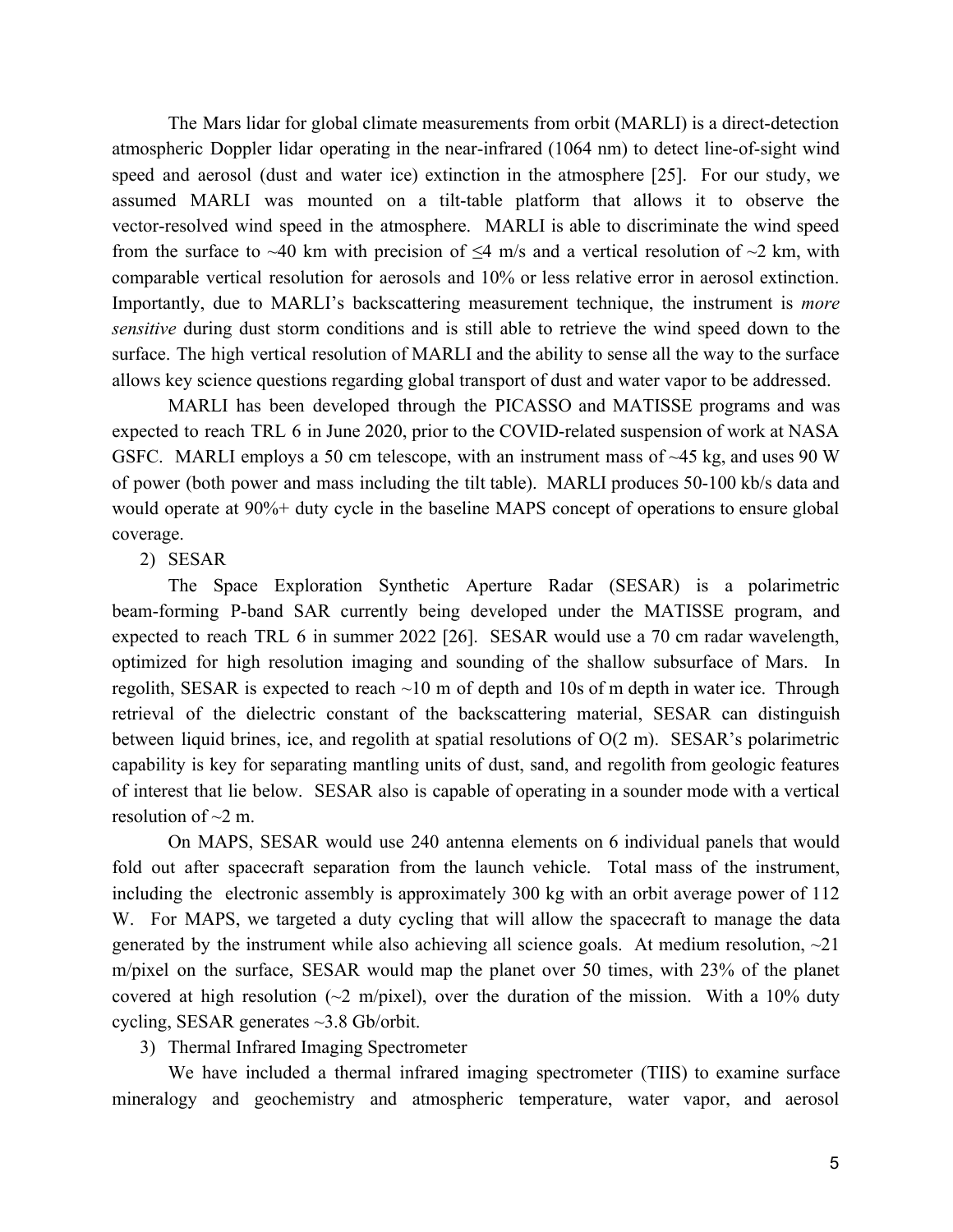abundances. We did not specify a particular instrument, but one is being developed at a potential partner US-based institution that is expected to be ready for flight in 2-3 years with modest cost and effort. The TIIS would sample the 6-25  $\mu$ m spectral range at 10 cm<sup>-1</sup> spectral resolution in pushbroom mapping or gimballed targeted observations. TIIS would achieve 70 m/pixel surface resolution and 2 km vertical resolution (with averaging,  $\sim$ 350 m/pixel) when observing the atmospheric limb. This surface resolution is sufficient to study RSL, identify pore-filling ice, and surface mineralogy at the scale of a surface rover traverse.

We have used size, mass, and power dimensions from the Compact Reconnaissance Imaging Spectrometer for Mars (CRISM) onboard MRO, with the expectation that TIIS would be comparable when flown. Including the data processing unit, TIIS would mass 30 kg, and draw 15 W operating and 30 W peak power. TIIS generates 2.5 Mb/s in mapping or atmospheric mode and 77 Mb/s in targeted mode, with an expected 4% duty cycle.

4) Visible-Near IR Wide-angle Camera

The Visible-Near IR Wide-angle Camera (VNIR-WAC) is based on the Mars Color Imager (MARCI) camera onboard MRO, but with enhanced capabilities for MAPS' science goals. Again we did not specify a particular instrument, but one is in development at a potential partner institution. It would include 2 pushframe imagers, one in the visible with 6 total channels (including one channel in the UV) and one in the near-infrared with 6 channels between 1.1-1.6 μm. Both would have a 150° field of view, allowing it to map the surface and the limb of the atmosphere at <0.5 km/pixel and 3-6 km/pixel, respectively. It would operate at 50% duty cycle (i.e., only on the dayside of the planet) to map surface ice distributions and atmospheric phenomena on a daily basis.

It's total mass is 0.8 kg including the interface adapter and would use 2 W power. It's data rate is nominally 0.5 Mb/s when operating.

### **3.2 Spacecraft**

The spacecraft design (Figure 1) was driven, in large part, by the ability to carry SESAR (large gray panels in Figure 1) and return the data generated by the instruments. Given our aim to design a New Frontiers-class Mars orbiter, the spacecraft is built largely to Class B, with some subsystems at Class C, redundancy. The spacecraft dry mass is 1800 kg, including contingency and instruments, with an additional 1300 kg of propellant, for a total launch mass of 3100 kg,



which is well within the capabilities of the launch vehicle. We have assumed a Lockheed Martin A2100 spacecraft bus to accommodate the instruments and the fuel tanks. The spacecraft is 3-axis stabilized to allow the nadir-deck (instrument deck) of the spacecraft to maintain pointing at the planet. Planetary protection was accounted for based on existing requirements for Mars orbiter missions.

The instruments and spacecraft require 1150 W of power, including contingency, at Mars which is supplied